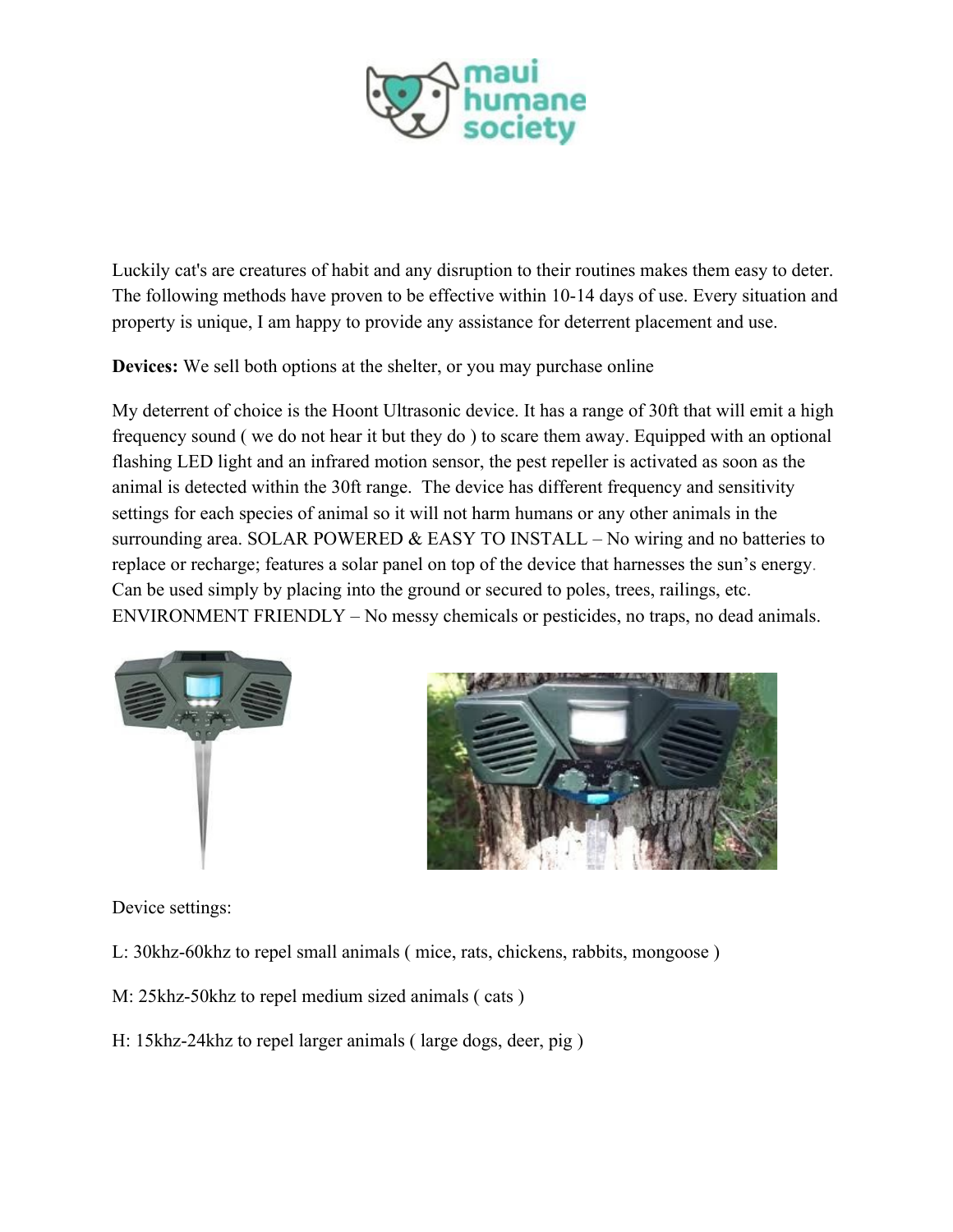

The second is a sprinkler attachment also with a range of 30ft. POWERFUL & EFFECTIVE -The Hoont Water Jet Blaster Animal Repeller is a motion activated water sprinkler, equipped with an advanced animal detection technology, which ensures accurate and quick activation to repel animals as soon as it enters. A powerful yet harmless jet of water gets sprayed as soon as it detects an animal. Choose the area where animals are roaming, insert the Hoont Motion Activated Sprinkler pest control unit into the ground using the provided stake and connect to a garden hose. The water sprayer is fully adjustable; allowing to point exactly which area should get protected and sprayed, and to select the distance of coverage. The jet of water is activated for approximately 5 seconds. Animals are frightened by this jet of water and immediately leave the monitored area. The jet of water is only reactivated when movement is once again detected. This ensures high effectiveness with very low water consumption.



[https://www.amazon.com/Hoont-Activated-Solar-Powered-Ultrasonic/dp/B074T1VC2V/ref=sr\\_](https://www.amazon.com/Hoont-Activated-Solar-Powered-Ultrasonic/dp/B074T1VC2V/ref=sr_1_4?crid=FXRNVWHB8AOT&dchild=1&keywords=hoont+ultrasonic+pest+repeller&qid=1591741969&s=lawn-garden&sprefix=hoont+ult%2Clawngarden%2C257&sr=1-4) [1\\_4?crid=FXRNVWHB8AOT&dchild=1&keywords=hoont+ultrasonic+pest+repeller&qid=159](https://www.amazon.com/Hoont-Activated-Solar-Powered-Ultrasonic/dp/B074T1VC2V/ref=sr_1_4?crid=FXRNVWHB8AOT&dchild=1&keywords=hoont+ultrasonic+pest+repeller&qid=1591741969&s=lawn-garden&sprefix=hoont+ult%2Clawngarden%2C257&sr=1-4) [1741969&s=lawn-garden&sprefix=hoont+ult%2Clawngarden%2C257&sr=1-4](https://www.amazon.com/Hoont-Activated-Solar-Powered-Ultrasonic/dp/B074T1VC2V/ref=sr_1_4?crid=FXRNVWHB8AOT&dchild=1&keywords=hoont+ultrasonic+pest+repeller&qid=1591741969&s=lawn-garden&sprefix=hoont+ult%2Clawngarden%2C257&sr=1-4)

[https://hoont.com/shop/outdoor/hoont-powerful-solar-battery-powered-ultrasonic-outdoor-pest-a](https://hoont.com/shop/outdoor/hoont-powerful-solar-battery-powered-ultrasonic-outdoor-pest-and-animal-repeller/) [nd-animal-repeller/](https://hoont.com/shop/outdoor/hoont-powerful-solar-battery-powered-ultrasonic-outdoor-pest-and-animal-repeller/)

[https://www.amazon.com/Blaster-Activated-Sprinkler-Repellent-Hoont/dp/B07FP9PSWL/ref=sr](https://www.amazon.com/Blaster-Activated-Sprinkler-Repellent-Hoont/dp/B07FP9PSWL/ref=sr_1_1?crid=2H706Y3B5GMFG&dchild=1&keywords=hoont+jet+blaster&qid=1591741268&s=lawn-garden&sprefix=hoont+je%2Clawngarden%2C257&sr=1-1) [\\_1\\_1?crd=2H706Y3B5GMFG&dchild=1&keywords=hoont+jet+blaster&qid=1591741268&s=la](https://www.amazon.com/Blaster-Activated-Sprinkler-Repellent-Hoont/dp/B07FP9PSWL/ref=sr_1_1?crid=2H706Y3B5GMFG&dchild=1&keywords=hoont+jet+blaster&qid=1591741268&s=lawn-garden&sprefix=hoont+je%2Clawngarden%2C257&sr=1-1) [wn-garden&sprefix=hoont+je%2Clawngarden%2C257&sr=1-1](https://www.amazon.com/Blaster-Activated-Sprinkler-Repellent-Hoont/dp/B07FP9PSWL/ref=sr_1_1?crid=2H706Y3B5GMFG&dchild=1&keywords=hoont+jet+blaster&qid=1591741268&s=lawn-garden&sprefix=hoont+je%2Clawngarden%2C257&sr=1-1)

[https://hoont.com/?post\\_type=product&s=water+blaster](https://hoont.com/?post_type=product&s=water+blaster)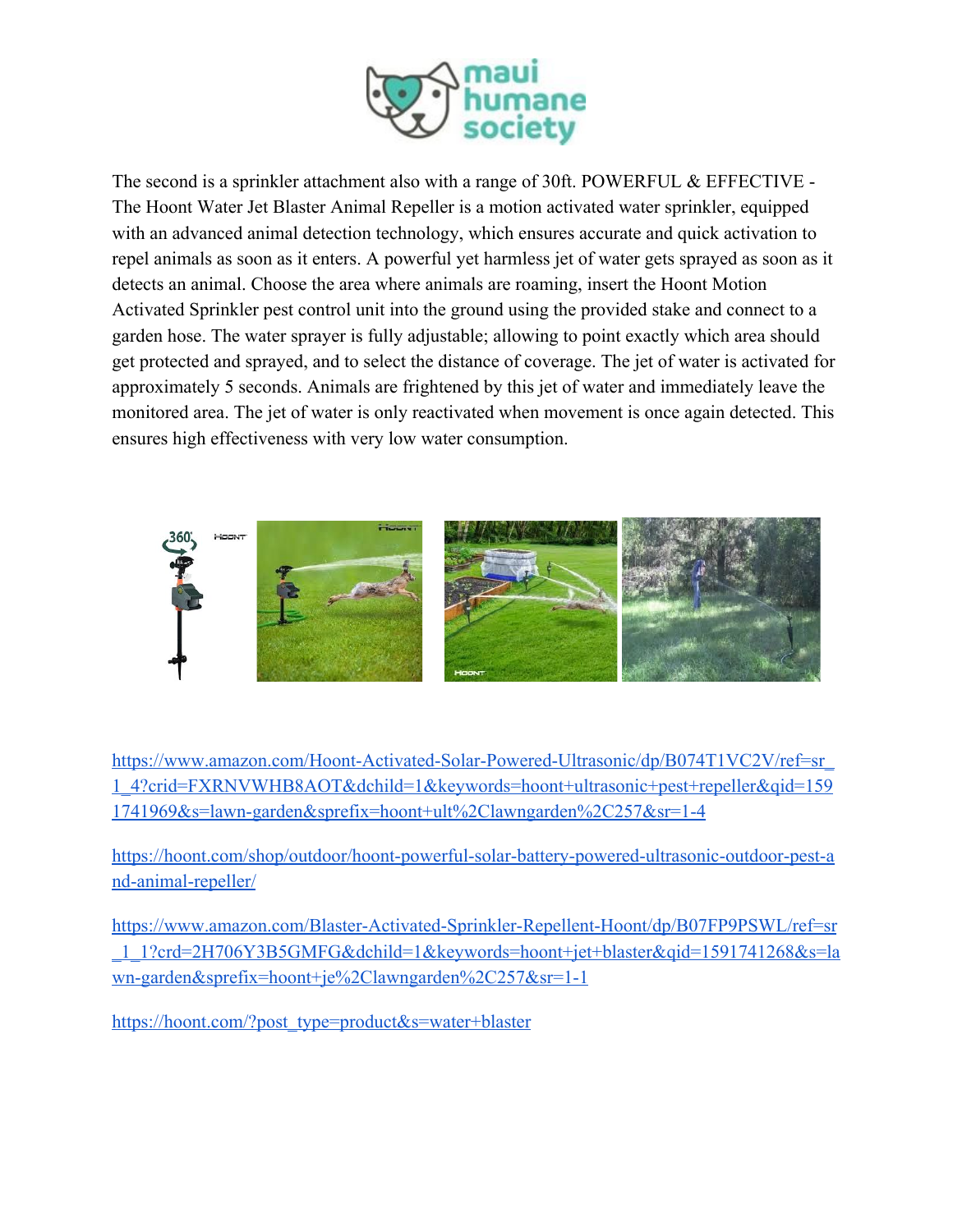

## **Digging/Defecating/Urinating:**

The most effective way to keep this from happening is to make the ground less attractive for digging. CatScat Mat is the most effective.

It is a roll out plastic mat with soft spikes ( they will not cause injury ) but it will provide enough of an unpleasant sensation that the cats will not want to return to. The mat can be laid out in one or multiple areas you are having these problems in. They are sold in different dimensions depending on where you purchase them from. I have seen different colors such as black, green, white and clear to blend into landscaping and the aesthetic of the property. Depending on your problem area you may easily cut the mat to properly suit your trouble areas.

<https://www.amazon.com/Prickle-Anti-Cats-Network-Repellent-Deterrent/dp/B07SDCK7WJ>

[https://www.amazon.com/Homarden-Square-Digging-Deterrent-Plastic/dp/B07R4PZM17/ref=p](https://www.amazon.com/Homarden-Square-Digging-Deterrent-Plastic/dp/B07R4PZM17/ref=pd_lpo_86_t_0/137-8234009-4394030?_encoding=UTF8&pd_rd_i=B07R4PZM17&pd_rd_r=b5700429-9cd0-4254-953d-90b720348b41&pd_rd_w=CEgHZ&pd_rd_wg=GLD3O&pf_rd_p=7b36d496-f366-4631-94d3-61b87b52511b&pf_rd_r=YAGVM1A6TEJ9JDCD60G4&psc=1&refRID=YAGVM1A6TEJ9JDCD60G4) d lpo 86 t 0/137-8234009-4394030? encoding=UTF8&pd rd i=B07R4PZM17&pd rd r=b57 [00429-9cd0-4254-953d-90b720348b41&pd\\_rd\\_w=CEgHZ&pd\\_rd\\_wg=GLD3O&pf\\_rd\\_p=7b36](https://www.amazon.com/Homarden-Square-Digging-Deterrent-Plastic/dp/B07R4PZM17/ref=pd_lpo_86_t_0/137-8234009-4394030?_encoding=UTF8&pd_rd_i=B07R4PZM17&pd_rd_r=b5700429-9cd0-4254-953d-90b720348b41&pd_rd_w=CEgHZ&pd_rd_wg=GLD3O&pf_rd_p=7b36d496-f366-4631-94d3-61b87b52511b&pf_rd_r=YAGVM1A6TEJ9JDCD60G4&psc=1&refRID=YAGVM1A6TEJ9JDCD60G4) [d496-f366-4631-94d3-61b87b52511b&pf\\_rd\\_r=YAGVM1A6TEJ9JDCD60G4&psc=1&refRID](https://www.amazon.com/Homarden-Square-Digging-Deterrent-Plastic/dp/B07R4PZM17/ref=pd_lpo_86_t_0/137-8234009-4394030?_encoding=UTF8&pd_rd_i=B07R4PZM17&pd_rd_r=b5700429-9cd0-4254-953d-90b720348b41&pd_rd_w=CEgHZ&pd_rd_wg=GLD3O&pf_rd_p=7b36d496-f366-4631-94d3-61b87b52511b&pf_rd_r=YAGVM1A6TEJ9JDCD60G4&psc=1&refRID=YAGVM1A6TEJ9JDCD60G4) [=YAGVM1A6TEJ9JDCD60G4](https://www.amazon.com/Homarden-Square-Digging-Deterrent-Plastic/dp/B07R4PZM17/ref=pd_lpo_86_t_0/137-8234009-4394030?_encoding=UTF8&pd_rd_i=B07R4PZM17&pd_rd_r=b5700429-9cd0-4254-953d-90b720348b41&pd_rd_w=CEgHZ&pd_rd_wg=GLD3O&pf_rd_p=7b36d496-f366-4631-94d3-61b87b52511b&pf_rd_r=YAGVM1A6TEJ9JDCD60G4&psc=1&refRID=YAGVM1A6TEJ9JDCD60G4)



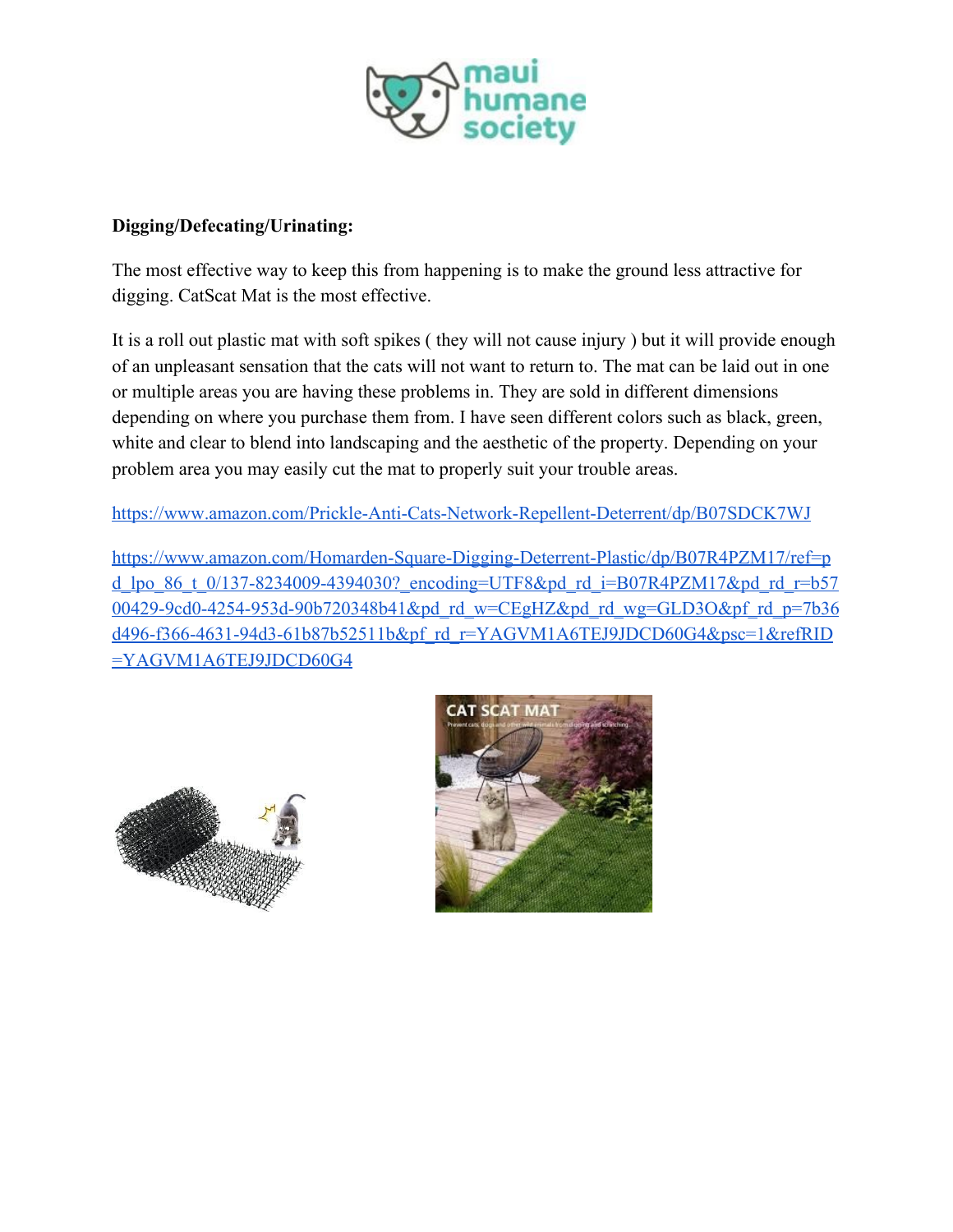

# **For gardens:**

People have even had success laying out a small piece of lattice fencing flat on the ground at night covered with rocks ( either decorative or what you may have in your area ) at night when these cats are the most active and remove during the day. Peat moss may also be placed in trouble spots temporarily with the same effectiveness.

### **Cleaning solution:**

1 part distilled white vinegar to 10 parts water in a spray bottle can be used as a cleaning solution to help remove the pheromone cat's smell and use to return to their "bathroom area"

### **Scent repellents:**

Sometimes report working well, other times not at all. Effectiveness is maximized by placing or spraying them around the edges of the area being protected, including on top of fences, and on any favorite digging spots or plants. They often need to be replenished after it rains, especially the spray varieties. Scatter fragrant items that don't appeal to a cat's sense of smell, like fresh orange or lemon peels, organic citrus-scented sprays, coffee grounds, vinegar, pipe tobacco, or oil of lavender, lemongrass, citronella, or eucalyptus.

### **Establishing a litter box**

This method is used in severe cases when cats are defecating in multiple inappropriate areas and you are wanting to move this to a designated area. This new area should be far from common and high traffic areas. This method is usually taken on by the caretaker ( as any domestic cat owner would do ) and all necessary hygienic practices should be followed. This can be done by tilling the soil or placing sand in an out-of-the-way spot in your yard. Keep it clean and free of deposits. That way they have a designated area where urine/feces smell is always present and they will want to mark here, rather than an unmarked area.

### **Options include:**

- A large pile of peat moss approximately 4 feet square and 8 inches deep.
- A sandbox, using regular "kiddie sandbox" sand.
- Fill a large Rubbermaid storage bin with a few inches of kiddie sandbox sand.

Cut a doorway 8 inches by 8 inches in the bin just above the level of the sand. For extra cleanliness, instead of sand, put a litterbox with regular litter inside the bin. To attract the cats to their new bathroom, place a couple of pieces of the cats' poop in the new digs (while wearing gloves or using pooper scooper, of course!) To reduce odor, replace the peat moss, sand or litter regularly. Occasional scooping helps!